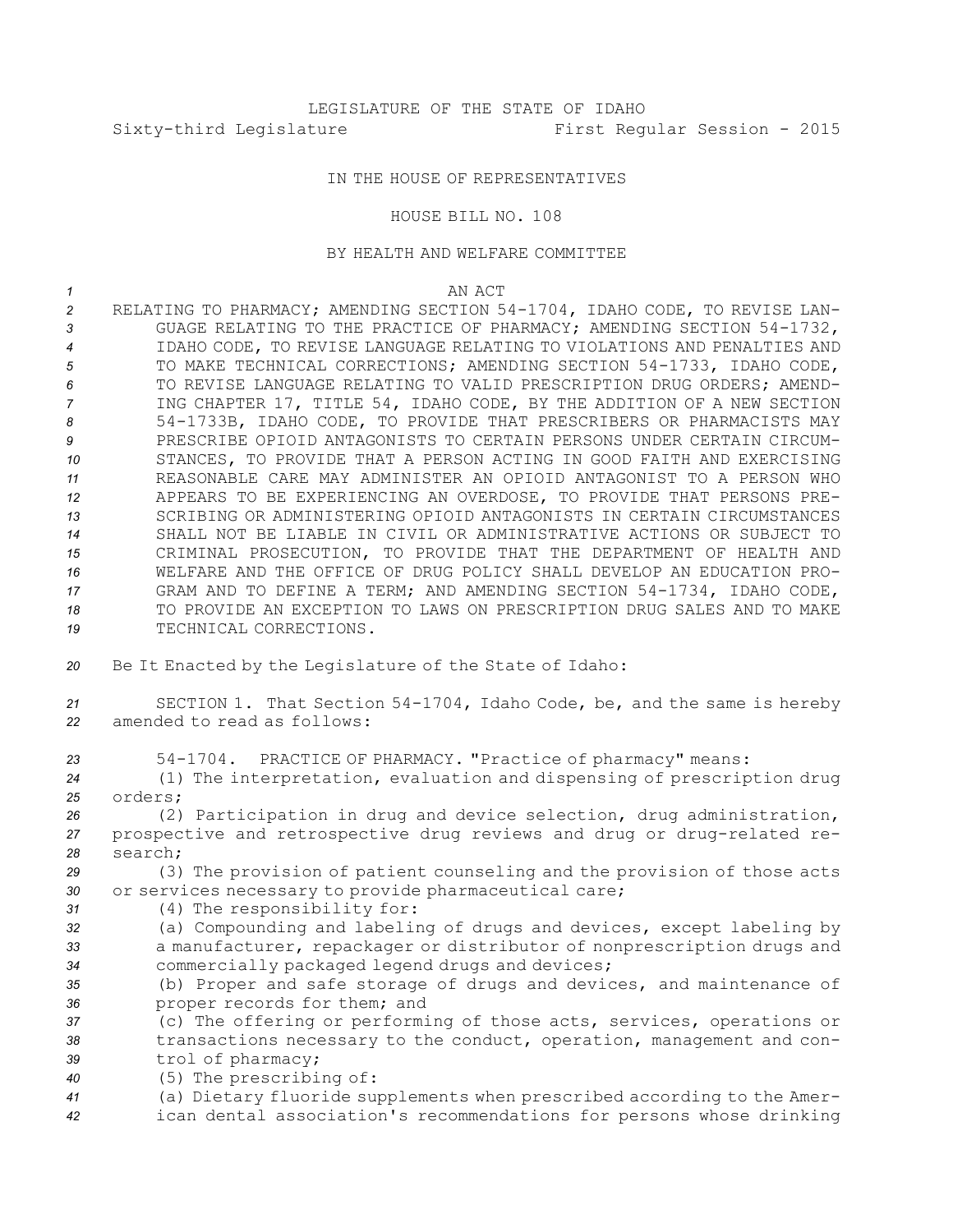*<sup>1</sup>* water is proven to have <sup>a</sup> fluoride content below the United States de-

2 partment of health and human services' recommended concentration; and

*<sup>3</sup>* (b) Agents for active immunization when prescribed for susceptible per-*<sup>4</sup>* sons twelve (12) years of age or older for the protection from communi-*5* cable disease; and

*<sup>6</sup>* (c) Opioid antagonists pursuant to section 54-1733B, Idaho Code.

*<sup>7</sup>* SECTION 2. That Section 54-1732, Idaho Code, be, and the same is hereby *8* amended to read as follows:

 54-1732. VIOLATIONS AND PENALTIES. (1) No drug outlet designated in section 54-1729, Idaho Code, shall be operated until <sup>a</sup> certificate of reg- istration has been issued to said facility by the board. Upon the finding of <sup>a</sup> violation of this subsection, the board may impose one (1) or more of the penalties enumerated in section 54-1728, Idaho Code.

*<sup>14</sup>* (2) Reinstatement of <sup>a</sup> certificate that has been suspended, revoked *<sup>15</sup>* or restricted by the board may be granted in accordance with the procedures *<sup>16</sup>* specified in section 54-1728(6), Idaho Code.

*<sup>17</sup>* (3) The following acts, or the failure to act, and the causing of any *18* such act or failure are unlawful:

- *<sup>19</sup>* (a) The sale, delivery or administration of any prescription drug or *<sup>20</sup>* legend drug, except an opioid antagonist pursuant to section 54-1733B, *<sup>21</sup>* Idaho Code, unless:
- *<sup>22</sup>* (i) Such legend drug is dispensed or delivered by <sup>a</sup> pharmacist *<sup>23</sup>* upon an original prescription, drug order or prescription drug or-*<sup>24</sup>* der by <sup>a</sup> practitioner in good faith in the course of his practice. *<sup>25</sup>* Any person violating the provisions of this subparagraph shall *<sup>26</sup>* be guilty of <sup>a</sup> felony, and on conviction thereof shall be impris-*<sup>27</sup>* oned in the state penitentiary for <sup>a</sup> term not to exceed three (3) *<sup>28</sup>* years, or punished by <sup>a</sup> fine of not more than five thousand dollars *<sup>29</sup>* (\$5,000) or by both such fine and imprisonment.
- *<sup>30</sup>* (ii) In the case of <sup>a</sup> legend drug dispensed by <sup>a</sup> pharmacist or pre-*<sup>31</sup>* scriber, there is <sup>a</sup> label affixed to the immediate container in *<sup>32</sup>* which such drug is dispensed. Any person violating this subpara-*<sup>33</sup>* graph shall be guilty of <sup>a</sup> misdemeanor and upon conviction thereof *<sup>34</sup>* shall be fined not more than five hundred dollars (\$500). Noth-*<sup>35</sup>* ing in this subparagraph prohibits <sup>a</sup> practitioner from delivering *<sup>36</sup>* professional samples of legend drugs in their original contain-*<sup>37</sup>* ers in the course of his practice when oral directions for use are *<sup>38</sup>* given at the time of such delivery.

 (b) The refilling of any prescription or drug order for <sup>a</sup> legend drug except as designated on the prescription or drug order, or by the autho- rization of the practitioner. Any person guilty of violating this para- graph shall be guilty of <sup>a</sup> misdemeanor and upon conviction thereof shall be incarcerated in the county jail for <sup>a</sup> term not to exceed one (1) year, or punished by <sup>a</sup> fine of not more than one thousand dollars (\$1,000) or by both such fine and incarceration.

 (c) The possession or use of <sup>a</sup> legend drug or <sup>a</sup> precursor, except an opi- oid antagonist pursuant to section 54-1733B, Idaho Code, by any person unless such person obtains such drug on the prescription or drug order of <sup>a</sup> practitioner. Any person guilty of violating this paragraph shall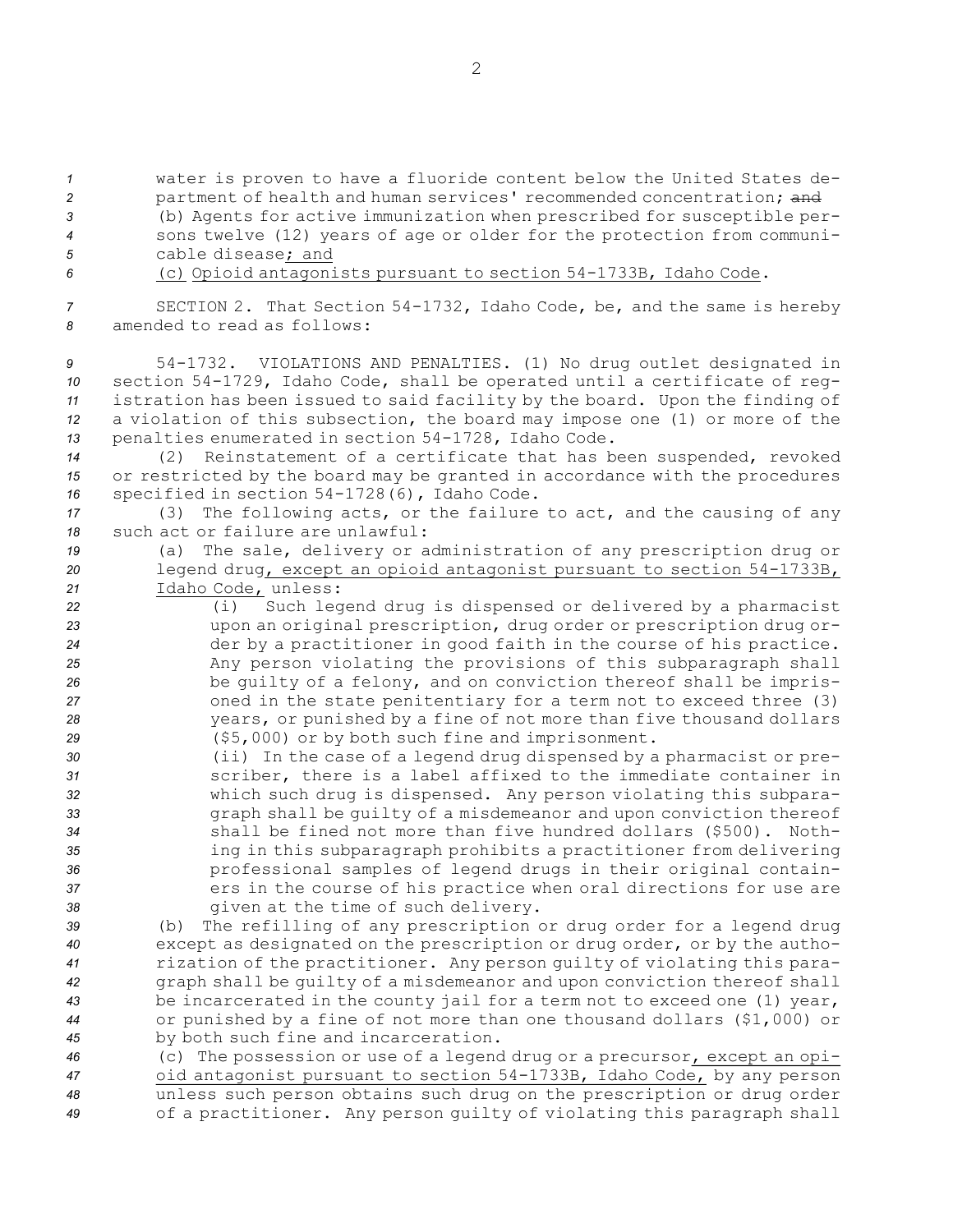be guilty of <sup>a</sup> misdemeanor and upon conviction thereof shall be incar- cerated in the county jail for <sup>a</sup> term not to exceed one (1) year, or pun- ished by <sup>a</sup> fine of not more than one thousand dollars (\$1,000) or by both such fine and incarceration.

 (d) The failure to keep records as required by the board. Any person guilty of violating this paragraph shall be guilty of <sup>a</sup> misdemeanor and upon conviction thereof shall be incarcerated in the county jail for <sup>a</sup> term not to exceed one (1) year, or punished by <sup>a</sup> fine of not more than one thousand dollars (\$1,000) or by both such fine and incarceration.

 (e) The refusal to make available and to accord full opportunity to check any record, as required by the board. Any person guilty of violat- ing this paragraph shall be guilty of <sup>a</sup> misdemeanor and upon conviction thereof shall be incarcerated in the county jail for <sup>a</sup> term not to exceed one (1) year, or punished by <sup>a</sup> fine of not more than one thousand dollars (\$1,000) or by both such fine and incarceration.

- *16* (f) It is unlawful to:
- *<sup>17</sup>* (i) Obtain or attempt to obtain <sup>a</sup> legend drug or procure or at-18 **18** tempt to procure the administration of a legend drug by fraud, de-19 **19 19 ceit, misrepresentation or subterfuge;** by the forgery or alter-*<sup>20</sup>* ation of <sup>a</sup> prescription, drug order, or of any written order; by *<sup>21</sup>* the concealment of <sup>a</sup> material fact; or by the use of <sup>a</sup> false name or *<sup>22</sup>* the giving of <sup>a</sup> false address.
- *<sup>23</sup>* (ii) Communicate information to <sup>a</sup> physician in an effort unlaw-*<sup>24</sup>* fully to procure <sup>a</sup> legend drug, or unlawfully to procure the ad-*<sup>25</sup>* ministration of any such drug. Any such communication shall not be *<sup>26</sup>* deemed <sup>a</sup> privileged communication.
- *<sup>27</sup>* (iii) Intentionally make <sup>a</sup> false statement in any prescription, *<sup>28</sup>* drug order, order, report or record required by this chapter.
- *<sup>29</sup>* (iv) For the purpose of obtaining <sup>a</sup> legend drug to falsely assume 30 **the title of, or represent himself to be, a manufacturer, whole-***<sup>31</sup>* saler, pharmacist, physician, dentist, veterinarian or other per-*32* son.
- *<sup>33</sup>* (v) Make or utter any false or forged prescription or false drug *<sup>34</sup>* order or forged written order.
- *<sup>35</sup>* (vi) Affix any false or forged label to <sup>a</sup> package or receptacle *<sup>36</sup>* containing legend drugs. This subparagraph does not apply to law *<sup>37</sup>* enforcement agencies or their representatives while engaged in *<sup>38</sup>* enforcing state and federal drug laws.
- *<sup>39</sup>* (vii) Wholesale or retail any prescription or legend drug to any *<sup>40</sup>* person in this state not entitled by law to deliver such drug to *41* another.

 Every violation of subsection (3) paragraph (f)(i) through (vi) of this subsection shall be <sup>a</sup> misdemeanor and any person convicted thereof shall be incarcerated in the county jail for <sup>a</sup> term not to exceed one (1) year, or fined not more than one thousand dollars (\$1,000), or punished by both such fine and imprisonment. Any person violating subsection (3) paragraph (f)(vii) of this subsection is guilty of <sup>a</sup> felony and on conviction thereof shall be imprisoned in the state penitentiary for <sup>a</sup> term not to exceed three (3) years, or punished by <sup>a</sup> fine of not more than five thousand dollars (\$5,000), or by both such fine and imprisonment.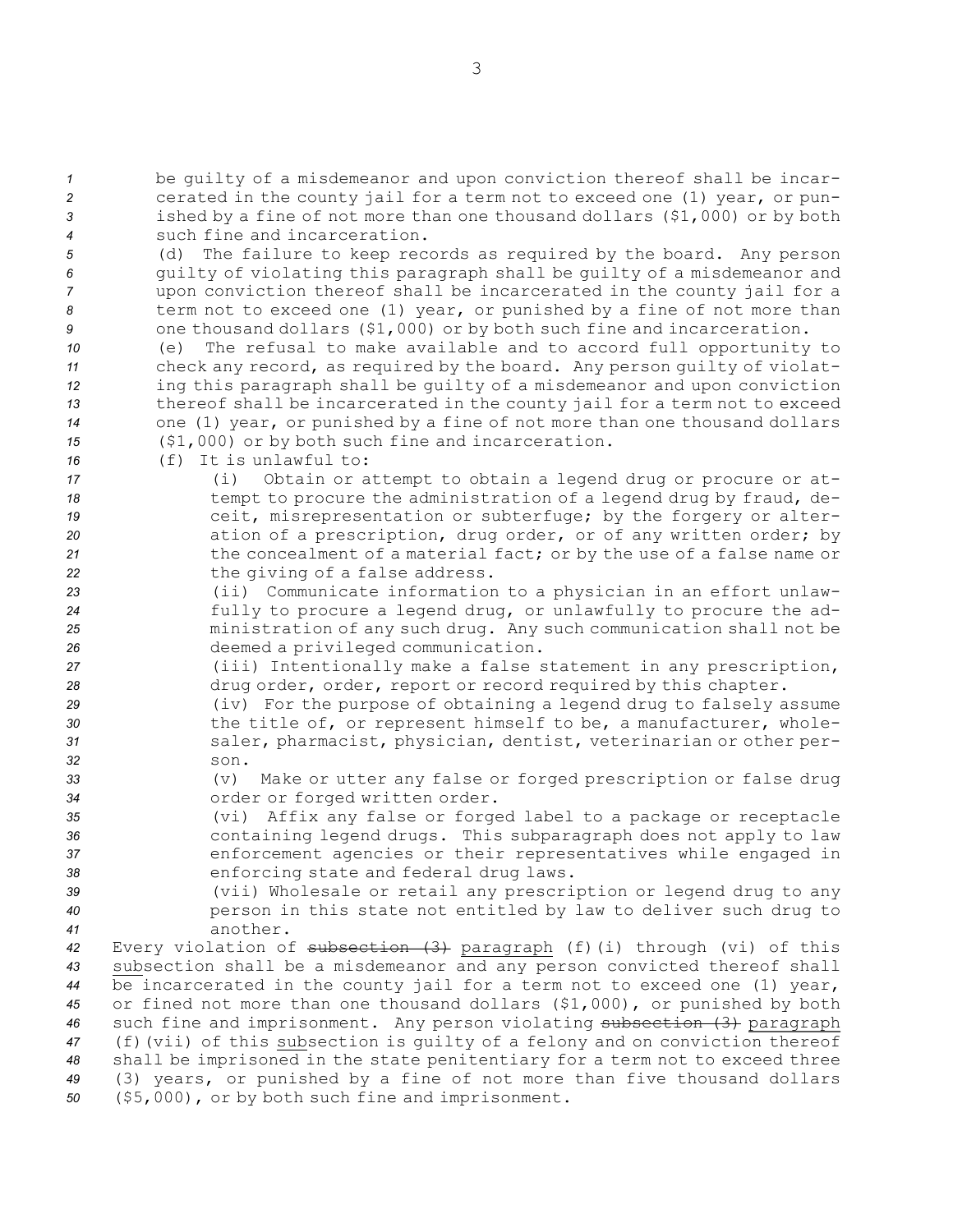(4) Provided however, that <sup>a</sup> veterinarian may dispense or deliver <sup>a</sup> legend drug prescribed for an animal upon the prescription, drug order, or prescription drug order of another veterinarian. The label shall be affixed pursuant to subsection (3)(a)(ii) of this section, and penalties for vio- lations of the provisions of this subsection shall be as provided in this section for like violations by <sup>a</sup> pharmacist.

 (5) The ultimate user of <sup>a</sup> legend drug who has lawfully obtained such legend drug may deliver, without being registered, the legend drug to an- other person for the purpose of disposal of the legend drug if the person re- ceiving the legend drug for purposes of disposal is authorized under <sup>a</sup> state or federal law or regulation to engage in such activity.

*<sup>12</sup>* SECTION 3. That Section 54-1733, Idaho Code, be, and the same is hereby *13* amended to read as follows:

 54-1733. VALIDITY OF PRESCRIPTION DRUG ORDERS. (1) Except as provided in subsection (4) of this section, <sup>a</sup> prescription drug order for <sup>a</sup> legend drug is not valid unless it is issued for <sup>a</sup> legitimate medical purpose aris- ing from <sup>a</sup> prescriber-patient relationship which includes <sup>a</sup> documented patient evaluation adequate to establish diagnoses and identify underlying conditions and/or contraindications to the treatment. Treatment, including issuing <sup>a</sup> prescription drug order, based solely on an online questionnaire or consultation outside of an ongoing clinical relationship does not consti- tute <sup>a</sup> legitimate medical purpose. <sup>A</sup> prescription drug order may be issued *23* either:

*<sup>24</sup>* (a) By <sup>a</sup> practitioner acting in the usual course of his profession; or

 (b) By <sup>a</sup> physician, dentist, veterinarian, scientific investigator or other person, other than <sup>a</sup> pharmacist, who is licensed in <sup>a</sup> jurisdic- tion other than the state of Idaho and is permitted by such license to dispense, conduct research with respect to or administer the prescribed legend drugs in the course of his professional practice or research in such jurisdiction, so long as the individual is acting within the juris- diction, scope and authority of his license when issuing the prescrip-tion drug order.

*<sup>33</sup>* (c) The prescription drug order may be signed and sent electronically *<sup>34</sup>* pursuant to chapter 50, title 28, Idaho Code.

*<sup>35</sup>* (d) Transmission of prescription drug order. In addition to delivery *<sup>36</sup>* of the original signed written prescription drug order to <sup>a</sup> licensed *<sup>37</sup>* pharmacy:

 (i) <sup>A</sup> prescription drug order that has been signed by the practi- tioner may be received by <sup>a</sup> licensed pharmacy for dispensing pur- poses through <sup>a</sup> facsimile transmission from the prescribing prac- titioner or the practitioner's agent, or from an institutional fa-cility for <sup>a</sup> patient or resident in such facility;

 (ii) <sup>A</sup> prescription drug order may also be received by <sup>a</sup> licensed pharmacist verbally from the practitioner, the practitioner's agent or from <sup>a</sup> licensed practical nurse or licensed professional nurse in an institutional facility for <sup>a</sup> patient or resident in such facility;

*<sup>48</sup>* (iii) <sup>A</sup> prescription drug order received verbally from the prac-*<sup>49</sup>* titioner by <sup>a</sup> licensed practical nurse or licensed professional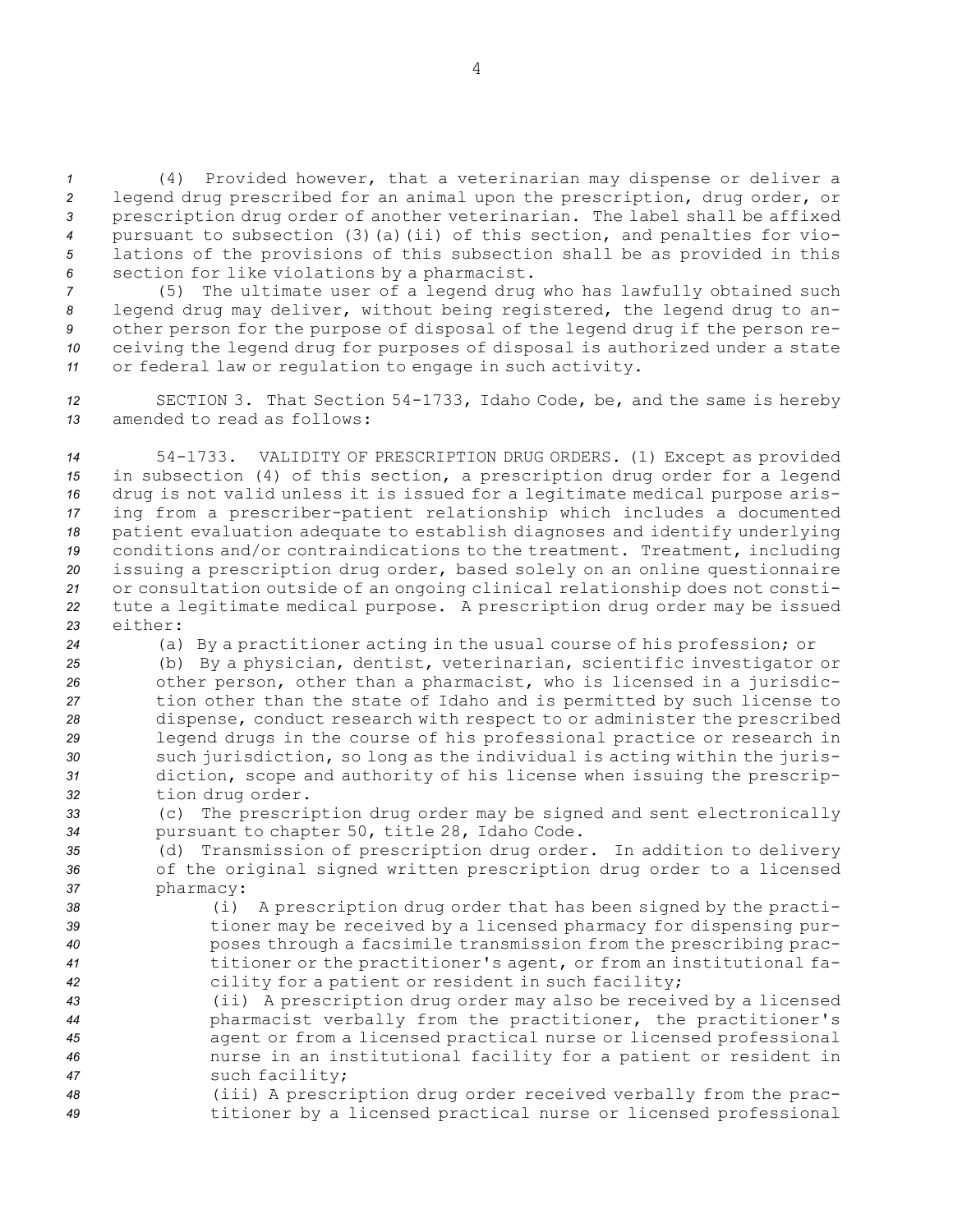| $\mathbf{1}$   | nurse in a licensed institutional facility for a patient or resi-               |
|----------------|---------------------------------------------------------------------------------|
| $\overline{c}$ | dent in such facility may also be sent by facsimile transmission                |
| 3              | from the institutional facility to a licensed pharmacy for dis-                 |
| $\overline{4}$ | pensing purposes provided the transmitted document includes the                 |
| 5              | name of the prescriber issuing the prescription drug order, the                 |
|                |                                                                                 |
| 6              | name of the nurse who transcribed the order and the name of the per-            |
| $\overline{7}$ | son who sent the facsimile.                                                     |
| 8              | (e) In the event that there are no refills remaining on an existing pre-        |
| 9              | scription drug order, and the pharmacist requests a new prescription            |
| 10             | drug order from the practitioner, the practitioner's agent, after ob-           |
| 11             | taining practitioner authorization, may sign and return the request via         |
| 12             | facsimile so long as:                                                           |
| 13             | The request is generated from the pharmacy;<br>(i)                              |
| 14             | (ii) The request is for medication that the patient is currently                |
| 15             | taking;                                                                         |
| 16             | (iii) There are no changes to the type of drug, its strength or di-             |
| 17             | rections for the continuation of therapy;                                       |
| 18             | (iv) The practitioner's agent's transmission is received via fac-               |
| 19             | simile from the practitioner's office; and                                      |
| 20             | The request, which is subsequently transmitted back to the<br>(v)               |
| 21             | requesting pharmacy by the practitioner's agent, contains all                   |
| 22             | components of a valid prescription drug order.                                  |
| 23             | (2) It is unlawful for a practitioner to knowingly issue an invalid pre-        |
| 24             | scription drug order for a legend drug.                                         |
| 25             | (3) It is unlawful for a pharmacist or veterinarian to knowingly fill an        |
| 26             | invalid prescription drug order for a legend drug.                              |
| 27             | (4) A prescriber who is otherwise authorized to perform any of the ac-          |
| 28             | tivities listed in this subsection may prescribe or perform any of the fol-     |
| 29             | lowing activities for a patient with whom the prescriber does not have a pre-   |
| 30             | scriber-patient relationship under the following circumstances:                 |
|                | (a) Writing initial admission orders for a newly hospitalized patient;          |
| 31             |                                                                                 |
| 32             | (b) Writing a prescription for a patient of another prescriber for whom         |
| 33             | the prescriber is taking call;                                                  |
| 34             | (c) Writing a prescription for a patient examined by a physician as-            |
| 35             | sistant, advanced practice registered nurse or other licensed practi-           |
| 36             | tioner with whom the prescriber has a supervisory or collaborative re-          |
| 37             | lationship;                                                                     |
| 38             | (d) Writing a prescription for medication on a short-term basis for a           |
| 39             | new patient prior to the patient's first appointment;                           |
| 40             | (e) Writing a prescription for an opioid antagonist pursuant to section         |
| 41             | 54-1733B, Idaho Code;                                                           |
| 42             | In emergency situations where life or health of the patient is in<br>(f)        |
| 43             | imminent danger;                                                                |
| 44             | $(f\equiv g)$ In emergencies that constitute an immediate threat to the public  |
| 45             | health including, but not limited to, empiric treatment or prophylaxis          |
| 46             | to prevent or control an infectious disease outbreak;                           |
| 47             | Epinephrine auto-injectors in the name of a school pursuant to<br>$(\text{eh})$ |
| 48             | section 33-520A, Idaho Code;                                                    |
| 49             | (hi) If a prescriber makes a diagnosis of a sexually transmitted dis-           |
| 50             | ease in a patient, the prescriber may prescribe or dispense antibiotics         |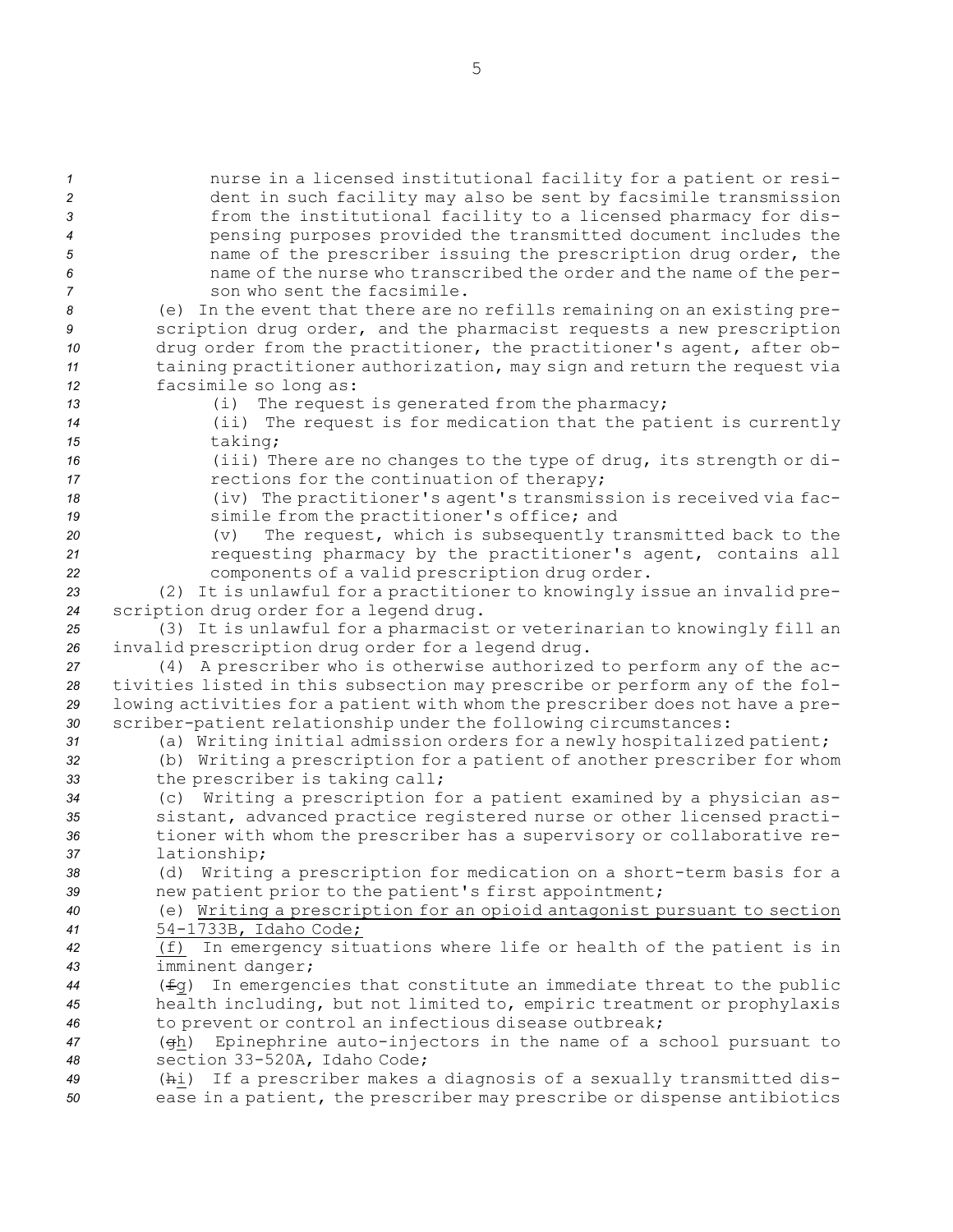*<sup>1</sup>* to the infected patient's named sexual partner or partners for treat-*<sup>2</sup>* ment of the sexually transmitted disease as recommended by the most cur-3 **3** rent centers for disease control and prevention (CDC) quidelines.

 (5) Prescribing drugs to individuals without <sup>a</sup> prescriber-patient re- lationship and not in accordance with this section shall be unprofessional conduct and the prescriber shall be subject to discipline according to the provisions of the Idaho Code chapter pursuant to which the prescriber is li-censed, certified or registered.

*<sup>9</sup>* SECTION 4. That Chapter 17, Title 54, Idaho Code, be, and the same is *<sup>10</sup>* hereby amended by the addition thereto of <sup>a</sup> NEW SECTION, to be known and des-*<sup>11</sup>* ignated as Section 54-1733B, Idaho Code, and to read as follows:

*<sup>12</sup>* 54-1733B. OPIOID ANTAGONISTS. (1) Notwithstanding any other provi-*<sup>13</sup>* sion of law, any prescriber or pharmacist acting in good faith and exercising *<sup>14</sup>* reasonable care may prescribe an opioid antagonist to:

*<sup>15</sup>* (a) <sup>A</sup> person at risk of experiencing an opiate-related overdose;

*<sup>16</sup>* (b) <sup>A</sup> person in <sup>a</sup> position to assist <sup>a</sup> person at risk of experiencing an *<sup>17</sup>* opiate-related overdose;

*<sup>18</sup>* (c) <sup>A</sup> person who, in the course of his official duties or business, may *<sup>19</sup>* encounter <sup>a</sup> person experiencing an opiate-related overdose; or

*<sup>20</sup>* (d) <sup>A</sup> person who in the opinion of the prescriber or pharmacist has *<sup>21</sup>* valid reason to be in the possession of an opioid antagonist.

 (2) Notwithstanding any other provision of law, any person acting in good faith and exercising reasonable care may administer an opioid antag- onist to another person who appears to be experiencing an opiate-related overdose. As soon as possible, the administering person shall contact emer-gency medical services.

*<sup>27</sup>* (3) Any person who prescribes or administers an opioid antagonist pur-*28* suant to subsection (1) or (2) of this section shall not be liable in <sup>a</sup> civil *<sup>29</sup>* or administrative action or subject to criminal prosecution for such acts.

 (4) The department of health and welfare in cooperation with the of- fice of drug policy shall create and maintain an online education program for laypersons and the general public on matters pertaining to opiate-related overdoses, including:

*<sup>34</sup>* (a) How to recognize symptoms or indications of an opiate-related over-*35* dose;

*<sup>36</sup>* (b) How to store, administer and dispose of an opioid antagonist;

*<sup>37</sup>* (c) Emergency procedures in the event of an opiate-related overdose; *38* and

*<sup>39</sup>* (d) Other information deemed pertinent by the department of health and *<sup>40</sup>* welfare and the office of drug policy.

*<sup>41</sup>* (5) As used in this section, "opioid antagonist" means naloxone hy-*<sup>42</sup>* drochloride or any other similarly acting and equally safe drug approved by *<sup>43</sup>* the federal food and drug administration for the treatment of drug overdose.

*<sup>44</sup>* SECTION 5. That Section 54-1734, Idaho Code, be, and the same is hereby *45* amended to read as follows:

*<sup>46</sup>* 54-1734. EXCEPTIONS. The provisions of this chapter pertaining to the *<sup>47</sup>* sale of prescription drugs are not applicable: